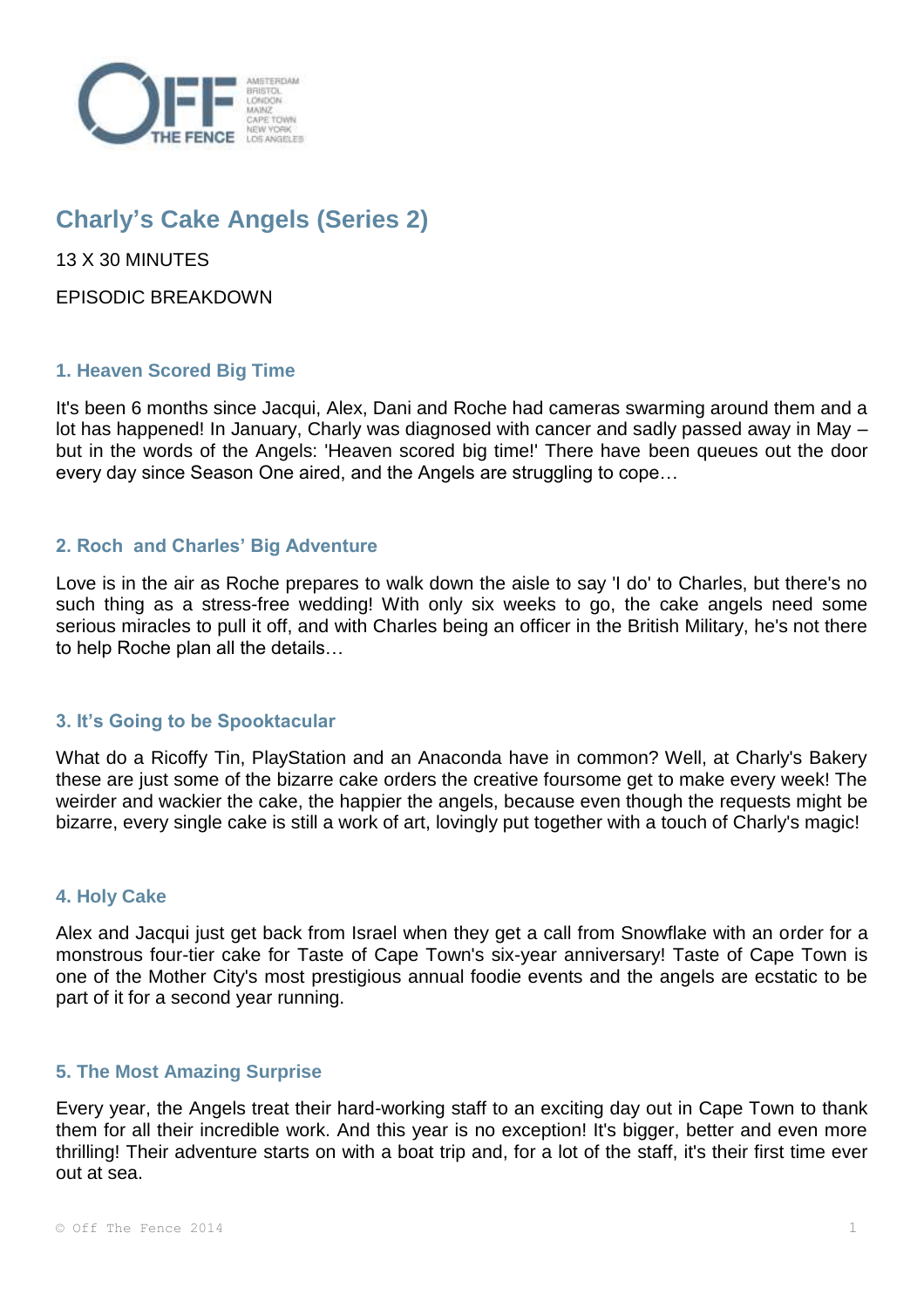#### **6. We Love Birthdays**

At Charly's Bakery all the Angels love their birthdays. It's the time where they get to design a cake for charities close to their hearts and spend their special day with them to create a bit of magic. Both Jenny and Yen are off sick and that means that a (slightly grumpy) Roche has to use her time off to help out.

#### **7. The Best Feeling in the World**

It's Christmas at Charly's Bakery and it seems that all the tourists have arrived in the Mother City at the same time. This means that along with their regular cake orders, the Angels have to conjure up hundreds of Christmas themed cupcakes, cookies and petit fours to keep up with their customers' insatiable demands! No easy task!

#### **8. Oompa Loompa Love**

It's that time of the year again which the angels love to hate: Valentine's Day! Usually, the angels have a week before Valentine's Day to prepare for the mayhem ahead, but this year Valentines arrives early with queues of customers out the door before the dreaded day has even arrived!

#### **9. We Love Birthdays II**

It's birthday time again, and as is birthday tradition, Roch, Dani and Frances each get to choose a cause close to their hearts where they get to celebrate their special day. This year, Dani has a special message for kids about ocean conservation and decides to design a three-tier sea creature cake, but with the usual mayhem at the bakery, it looks like her cake might not be done in time.

## **10. 7 Weddings and a Flashmob**

Wedding season is upon the Angels and this means they have to be meticulous about each and every order. There's been a shift in what customers want and it's no longer just beautiful three tiered cakes decorated with fresh flowers. Cakes have become personalised and by the end of the week the angels have to create eight wedding cakes!

#### **11. Thinking Outside the Cakebox**

Luckily for the Angels, it's Cape Town's annual Design Indaba week, and the girls get some inspiration and make some desperately needed designer friends! The Angels are designing trailers! There's a mountain of work to be done and it looks like they've finally bitten off more than they can chew.

#### **12. Old Mac Daddy Gets Baked**